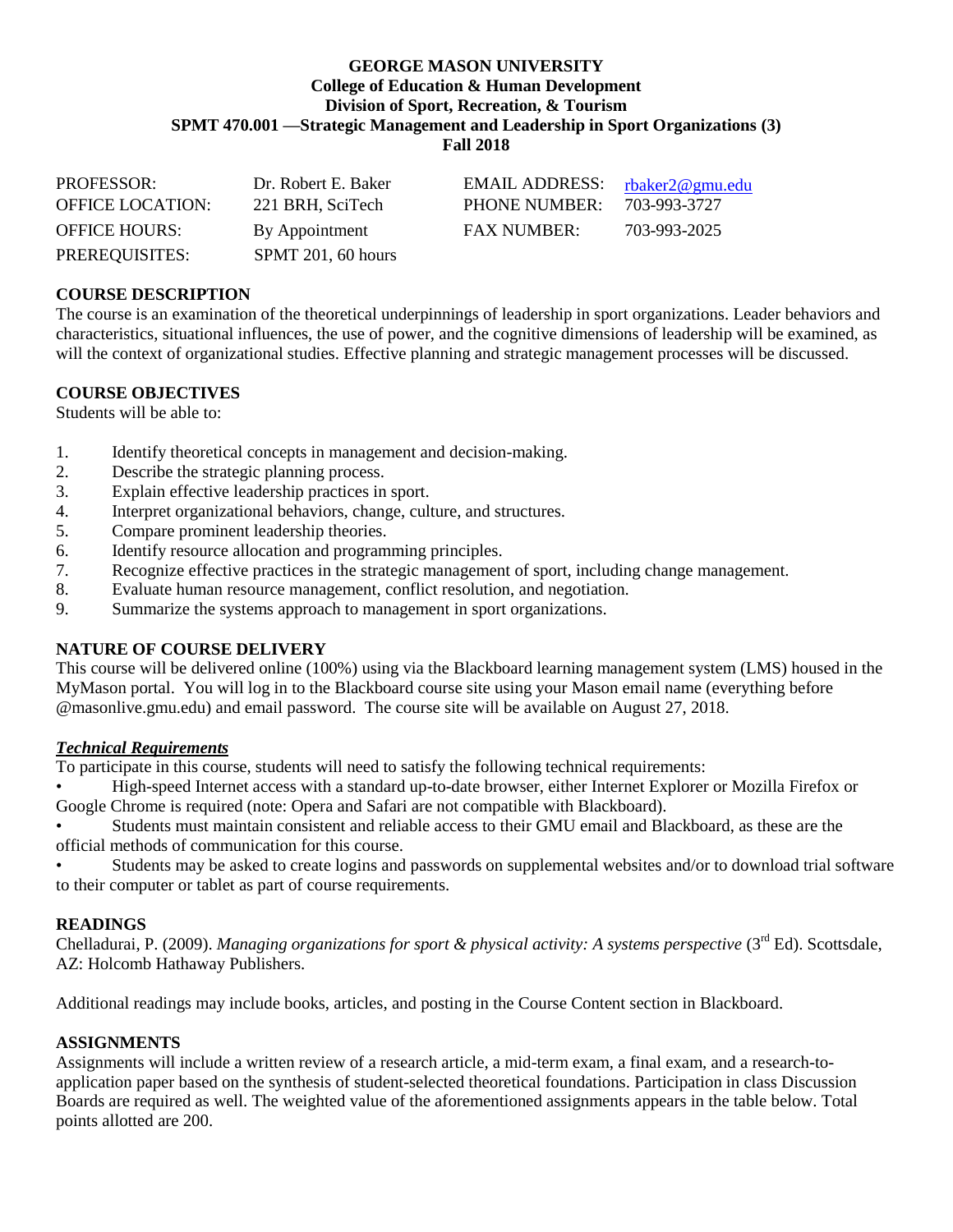#### **EVALUATION**

| <b>Evaluation Measure</b>                                   | <b>Point Value</b> | <b>Due Date</b> |
|-------------------------------------------------------------|--------------------|-----------------|
| Ice Breaker:                                                | 5 points (2.5%)    |                 |
| Professional Philosophy Post:                               | 5 points (2.5%)    |                 |
| Article Review: The article review must include a summary   | 5 points $(2.5\%)$ |                 |
| of major components and be in APA format;                   |                    |                 |
| Research Project Paper/Presentation--Paper must be in       | 45 points (22.5%)  |                 |
| APA format. Project will be evaluated based upon            |                    |                 |
| theoretical framework, appropriate application of theory,   |                    |                 |
| clarity of writing, and substantive content.                |                    |                 |
| Discussion Board Posts: Four prompted Discussion Board      | 45 points (22.5%)  |                 |
| Posts and subsequent Responses to other posts. Discussion   |                    |                 |
| participation includes active engagement and appropriate    |                    |                 |
| responsiveness.                                             |                    |                 |
| Mid Term: This evaluation will include true/false matching, | 45 points (22.5%)  |                 |
| multiple choice and possibly short essay based on           |                    |                 |
| Organizations, Systems, and Strategic Planning content.     |                    |                 |
| Final Exam: This test will be a combination of matching,    | 50 points (25%)    |                 |
| multiple choice, true/false, and possibly short answer.     |                    |                 |
| While there may be some content that carries forward from   |                    |                 |
| the midterm, the primary focus is on various elements of    |                    |                 |
| Leadership content covered after the midterm.               |                    |                 |
| <b>TOTAL</b>                                                | 200 points         |                 |

### **GRADING:** *There will be NO extra credit!!!*

| <b>Cumulative Points</b> | Percent %   | Letter Grade |
|--------------------------|-------------|--------------|
| 188-200                  | $100 - 94$  | A            |
| 180-187                  | $93 - 90$   | $A-$         |
| 172-179                  | $89 - 86$   | $B+$         |
| 164-171                  | $85 - 82$   | B            |
| 158-163                  | $81 - 79$   | $B -$        |
| 152-157                  | 78-76       | $C+$         |
| 144-151                  | $75 - 72$   | C            |
| 140-143                  | 71-70       | $C-$         |
| 120-139                  | 69-60       | D            |
| < 119                    | 59% & Below | $\mathbf{F}$ |

## *Expectations*

## **Course Week**:

Because asynchronous courses do not have a "fixed" meeting day, our week will start on August 27, and finish on December 14. Our course week will begin on Monday.

#### **Log-in Frequency:**

Students must actively check the course Blackboard site and their GMU email for communications from the instructor, class discussions, and/or access to course materials at least two times per week.

#### **Participation:**

Students are expected to actively engage in all course activities throughout the semester, which includes viewing all course materials, completing course activities and assignments, and participating in course discussions and group interactions.

#### **Technical Competence:**

Students are expected to demonstrate competence in the use of all course technology. Students who are struggling with technical components of the course are expected to seek assistance from College or University technical services.

#### **Technical Issues:**

Students should anticipate some technical difficulties during the semester and should, therefore, budget their time accordingly. Late work will not be accepted based on individual technical issues.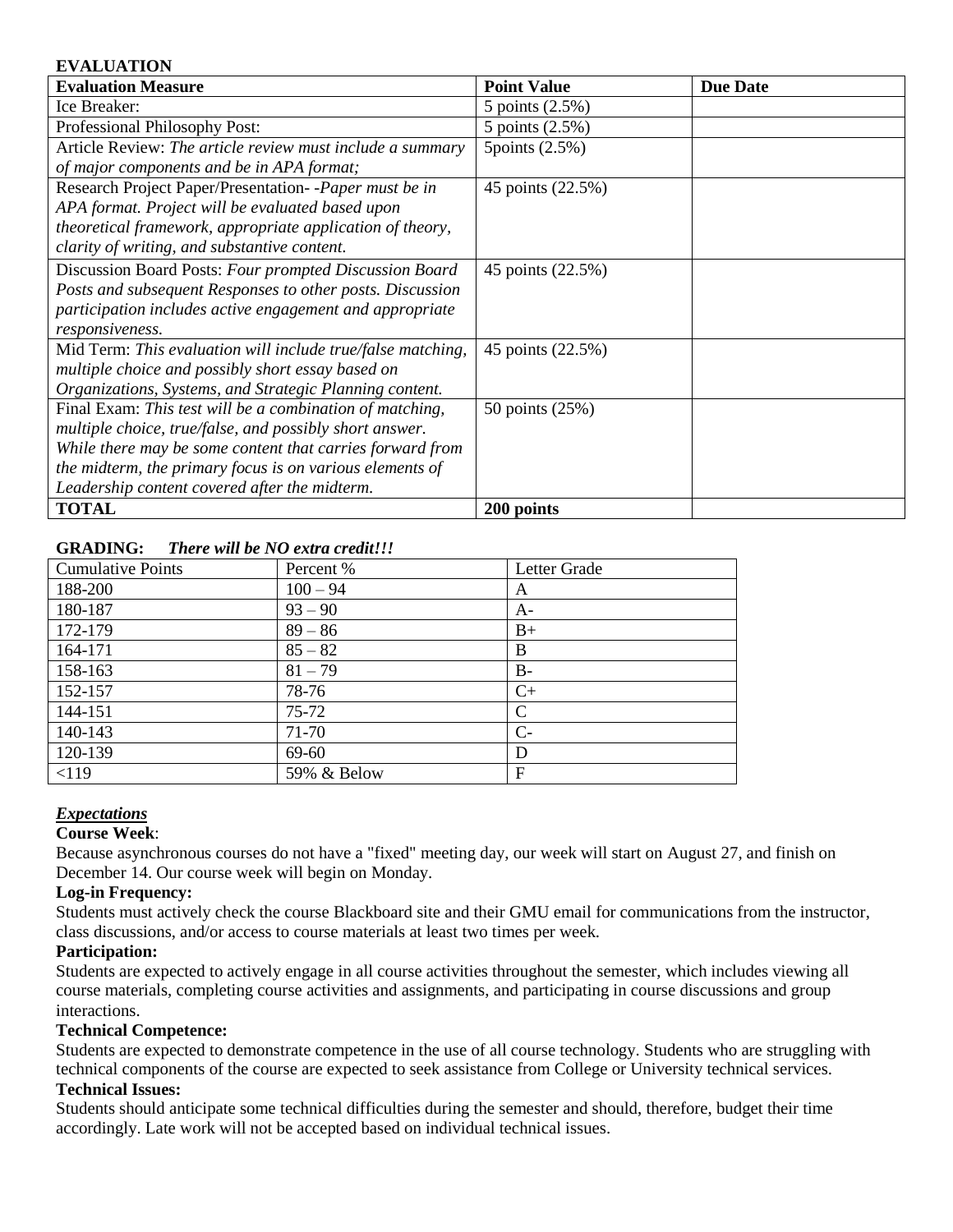#### **Workload:**

Please be aware that this course is not self-paced. Students are expected to meet specific deadlines and due dates listed in the Tentative Course Schedule section of this syllabus. It is the student's responsibility to keep track of the weekly course schedule of topics, readings, activities and assignments due.

#### **Instructor Support:**

Students may schedule a one-on-one meeting to discuss course requirements, content or other course-related issues. Those unable to come to a Mason campus can meet with the instructor via telephone or web conference. Students should email the instructor to schedule a one-on-one session, including their preferred meeting method and suggested dates/times.

#### **Netiquette:**

The course environment is a collaborative space. Experience shows that even an innocent remark typed in the online environment can be misconstrued. Students must always re-read their responses carefully before posting them, so as others do not consider them as personal offenses. Be positive in your approach with others and diplomatic in selecting your words. Remember that you are not competing with classmates, but sharing information and learning from others.

#### **Accommodations:**

Online learners who require effective accommodations to insure accessibility must be registered with George Mason University Disability Services.

#### **Instructor Expectations:**

1. All assigned reading are expected to be completed by the assigned date.

2. All written assignments must be typed and submitted via Blackboard (via Discussion Board or the Assessments section as appropriate)

3. Regular participation is expected.

4. Students must abide by the Honor Code, guided by the spirit of academic integrity.

#### **Class Presence***:*

It enhances your academic success to be engaged in class. Everyone's engagement is important not only to the individual student, but to the class as a whole. Because class participation is a factor in grading, instructors may use disengagement as de facto evidence of nonparticipation.

#### **Netiquette continued:**

Respect the free exchange of thought in an academic environment and the participants therein. You are encouraged to a) feel free to openly and respectfully contribute your thoughts; b) actively attend to the comments of others; c) be punctual in your Discussion Board posts and responses; d) ask any and all appropriate questions that you have; and e) maintain civility in your interpersonal communications. Class discussions will be conducted in a civil, informed fashion wherein disruptive students will be asked to leave the class. *Your contributions are not only welcomed, they are essential.* **Alternative Work:**

*There is NO make-up work.* Only those excused absences supported by documentation will be addressed at the instructor's discretion on an individual basis (e.g. a physician's note for an illness). Alternative work due to intercollegiate athletic competitions or other legitimate university activity must be arranged PRIOR to due date. A grade of '0' will be assigned to all missed work unless otherwise determined by the instructor.

The instructor is solely responsible for assigning grades. As such, the instructor reserves the right to assess student performance in each of the categories identified in the EVALUATION section of this syllabus. Student non-compliance with stated academic, honor, attendance, or participation expectations will result in a '0' for the associated evaluation.

Any circumstance arising that is not explicitly addressed in this syllabus or by George Mason University policy, is implicitly governed under the auspices of common sense and will be dealt with using the instructor's discretion.

#### **Core Values Commitment**

The College of Education and Human Development is committed to collaboration, ethical leadership, innovation, research-based practice, and social justice. Students are expected to adhere to these principles: [http://cehd.gmu.edu/values/.](http://cehd.gmu.edu/values/)

### **GMU Policies and Resources for Students**

*Policies*

- Students must adhere to the guidelines of the Mason Honor Code (see [http://oai.gmu.edu/the-mason-honor-code/\)](http://oai.gmu.edu/the-mason-honor-code/).
- Students must follow the university policy for Responsible Use of Computing (see [http://universitypolicy.gmu.edu/policies/responsible-use-of-computing/\)](http://universitypolicy.gmu.edu/policies/responsible-use-of-computing/).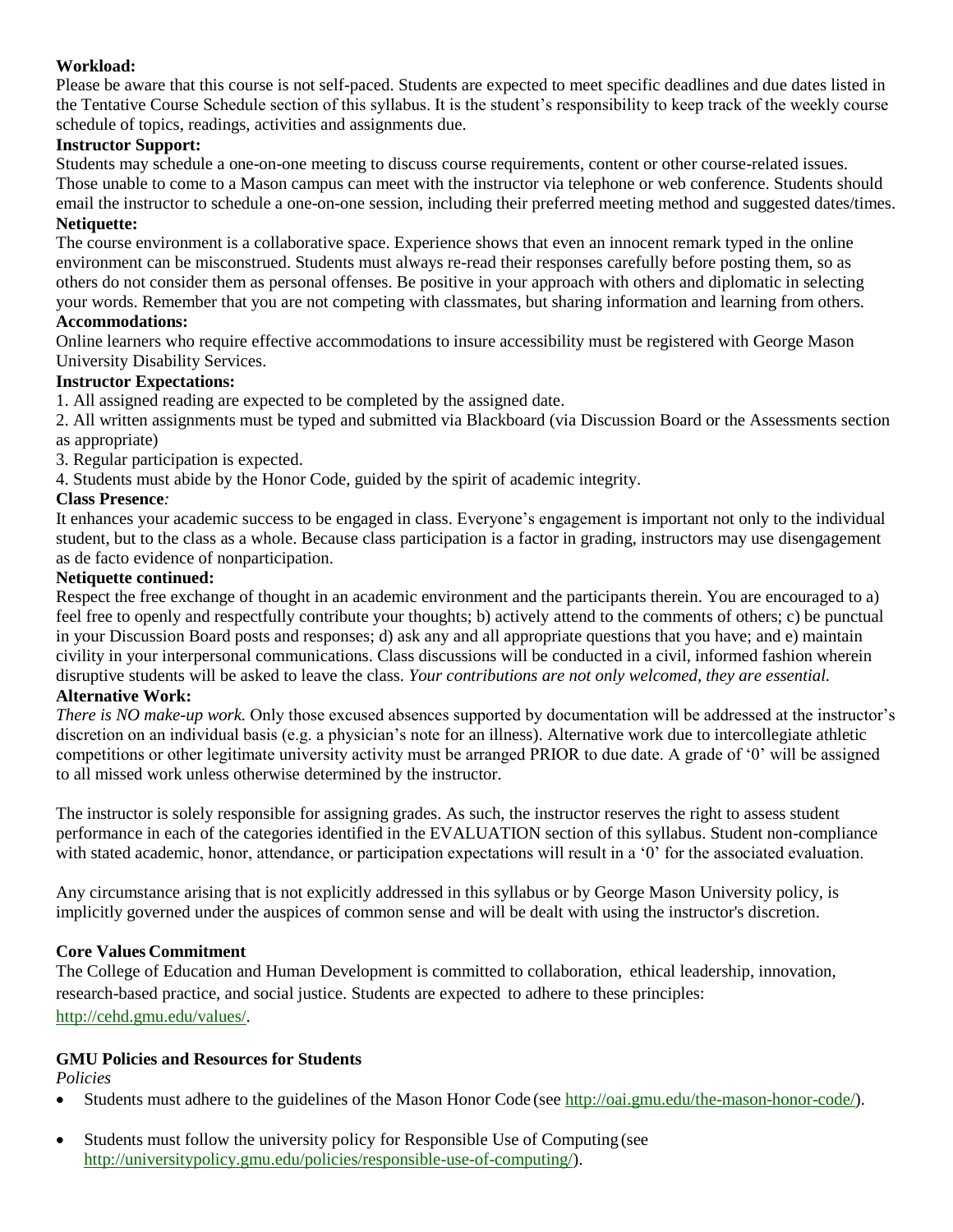- Students are responsible for the content of university communications sent to their Mason email account and are required to activate their account and check it regularly. All communication from the university, college, school, and program will be sent to students **solely** through their Mason email account.
- Students with disabilities who seek accommodations in a course must be registered with George Mason University Disability Services. Approved accommodations will begin at the time the written letter from Disability Services is received by the instructor (se[ehttp://ods.gmu.edu/\)](http://ods.gmu.edu/).
- Students must follow the university policy stating that all sound emitting devices shall be silenced during class unless otherwise authorized by the instructor.

#### *Campus Resources*

- Support for submission of assignments to Tk20 should be directed to [tk20help@gmu.edu](mailto:tk20help@gmu.edu) or [https://cehd.gmu.edu/api/tk20.](https://cehd.gmu.edu/api/tk20) Questions or concerns regarding use of Blackboard should be directed to [http://coursessupport.gmu.edu/.](http://coursessupport.gmu.edu/)
- The George Mason University Writing Center staff provides a variety of resources and services (e.g., tutoring, workshops, writing guides, handbooks) intended to support students as they work to construct and share knowledge through writing(see [http://writingcenter.gmu.edu/\)](http://writingcenter.gmu.edu/).
- The George Mason University Counseling and Psychological Services (CAPS) staff consists of professional counseling and clinical psychologists, social workers, and counselors who offer a wide range of services (e.g., individual and group counseling, workshops and outreach programs) to enhance students' personal experience and academic performance (see [http://caps.gmu.edu/\)](http://caps.gmu.edu/).
- The George Mason University Office of Student Support staff helps students negotiate life situations by connecting them with appropriate campus and off-campus resources. Students in need of these services may contact the office by phone (703-993-5376). Concerned students, faculty and staff may also make a referral to express concern for the safety or well-being of a Mason student or the community by going to [http://studentsupport.gmu.edu/,](http://studentsupport.gmu.edu/) and the OSS staff will follow up with the student.

## **For additional information on the College of Education and Human Development, please visit our website https://cehd.gmu.edu/.**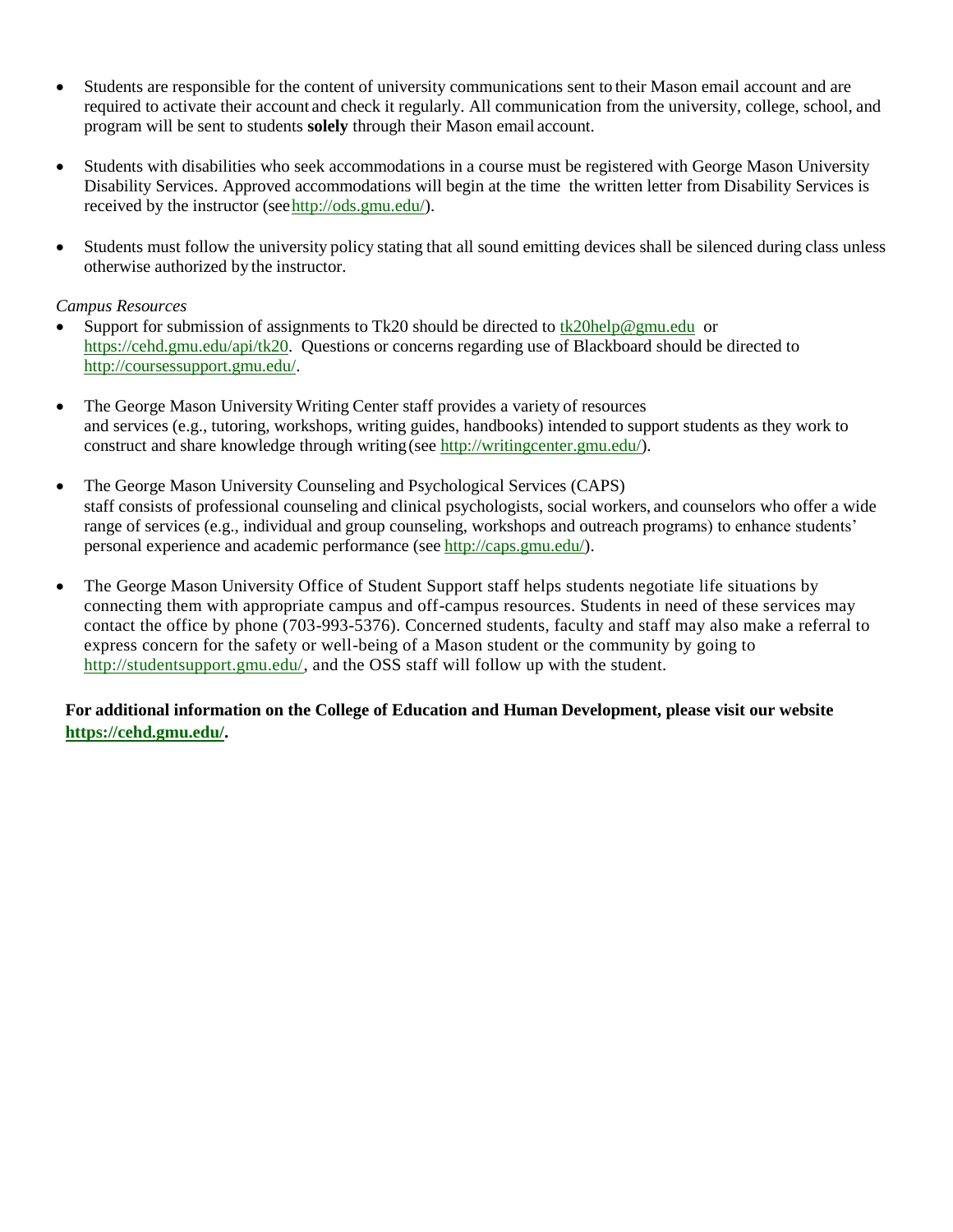# **TENTATIVE COURSE SCHEDULE**

| <b>Assessment Assigned</b>                                                                                                                                                                                    | <b>Date</b>                        | <b>Topics and Content</b>                                                                                            | <b>Readings Due</b>                  |
|---------------------------------------------------------------------------------------------------------------------------------------------------------------------------------------------------------------|------------------------------------|----------------------------------------------------------------------------------------------------------------------|--------------------------------------|
| Ice Breaker Activity (5 points; in<br>the Assessments section; Post in<br>Discussion Board) Due 9-4<br>Professional Philosophy (5 point;<br>in the Assessments section; Post in<br>Discussion Board) Due 9-10 | Week 1<br>8-27 through<br>$9 - 4$  | Introductions<br>View Meet Your Instructor video<br>Organizations<br>View all Course Content for Week 1              |                                      |
| <b>Discussion Board: Introduction</b><br>to Organizations (5 points; follow<br>prompt and Post in Discussion<br>Board) Due 9-10                                                                               | Week 2<br>9-4 through<br>$9-10$    | Organizational Studies: culture, behavior,<br>effectiveness, symbolism<br>View all Course Content for Week 2         | Chella-1,2                           |
| <b>Discussion Board: Organizations</b><br>and Symbolism (5 points; follow<br>prompt and Post in Discussion<br>Board) Due 9-17                                                                                 | Week 3<br>9-10 through<br>$9 - 17$ | Organizational Studies: culture, behavior,<br>effectiveness, change, symbolism<br>View all Course Content for Week 3 | $C-3,4;$<br>Fullan article           |
|                                                                                                                                                                                                               | Week 4<br>9-17 through<br>$9 - 24$ | <b>Systems Thinking</b><br>View Senge videos<br>View all Course Content for Week 4                                   | $C-5;$<br>Senge excerpt              |
| <b>Discussion Board: Strategic</b><br><b>Planning</b> (10 points; in<br>Assessments; Post in Discussion<br>Board) Due 10-8                                                                                    | Week 5<br>9-24 through<br>$10-1$   | <b>Strategic Planning</b><br>View all Course Content for Week 5                                                      | $C - 6,7$<br><b>VMOSA</b><br>article |
| <b>Article Review</b> (5 points; in the<br>Assessments section) Due 11-19                                                                                                                                     | Week 6<br>10-1 through<br>$10-8$   | <b>Strategic Planning</b><br>View all Course Content for Week 6                                                      |                                      |
| Mid Term (45 points, in<br>Assessments) Due 10-15                                                                                                                                                             | Week 7<br>10-8 through<br>$10-15$  | Mid-Term                                                                                                             |                                      |

C-8; Baker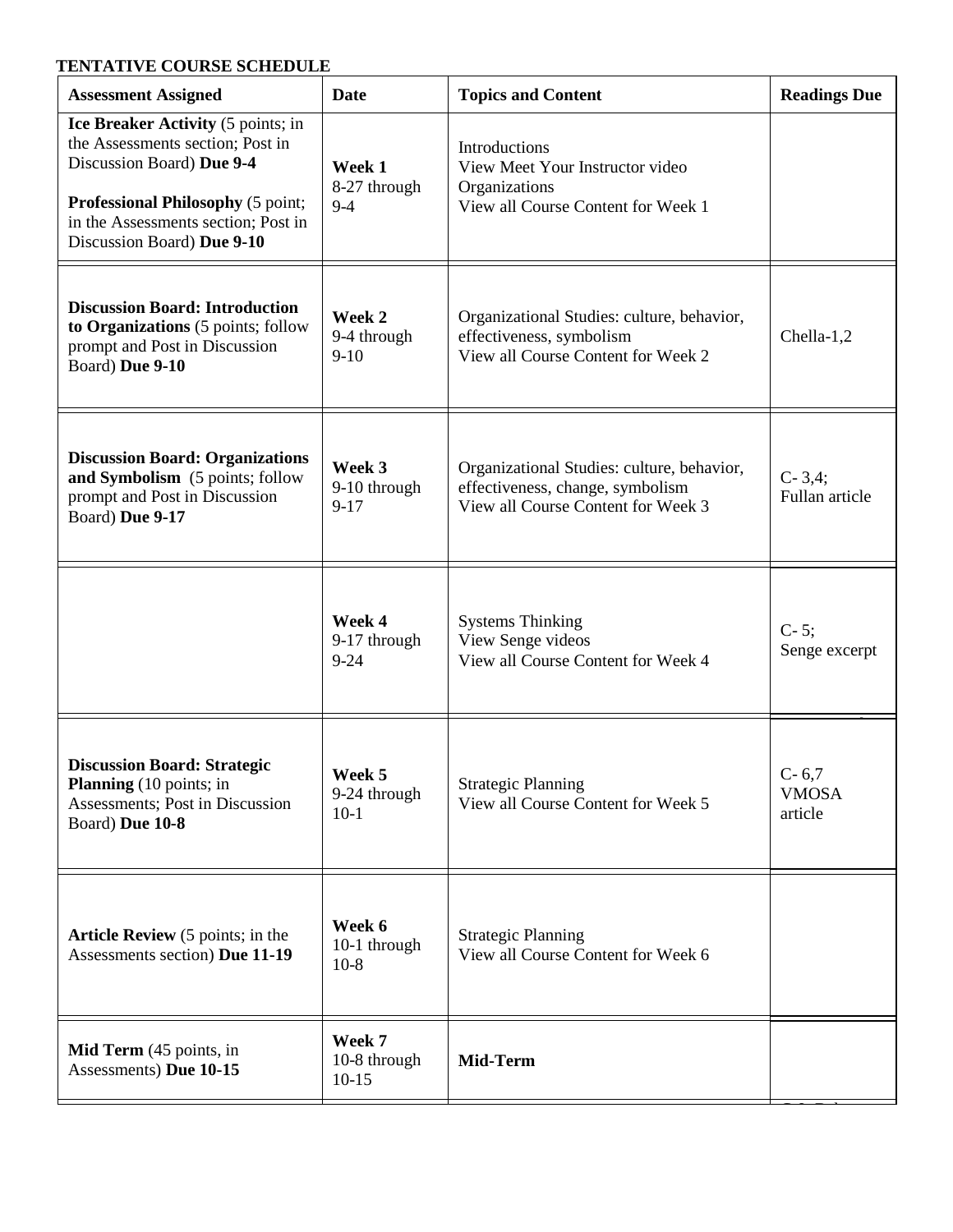| <b>Discussion Board: Leadership</b><br><b>Adventures</b> (10 points; follow<br>prompt and Post in Discussion<br>Board) Due 10-29   | Week 8<br>10-15 through<br>$10 - 22$ | Management v. Leadership<br>Leadership Theory in Sport; ABCs<br>View all Course Content for Week 8                                      | $C-9, 10;$<br>articles                         |
|------------------------------------------------------------------------------------------------------------------------------------|--------------------------------------|-----------------------------------------------------------------------------------------------------------------------------------------|------------------------------------------------|
|                                                                                                                                    | Week 9<br>10-22 through<br>$10-29$   | Leadership Theory in Sport                                                                                                              | Happy<br>Thanksiving!                          |
| <b>Discussion Board: Leadership</b><br><b>Applications</b> (10 points; follow<br>prompt and Post in Discussion<br>Board) Due 11-12 | Week 10<br>10-29 through<br>$11-5$   | <b>Leaders and Followers</b><br>View all Course Content for Week 9<br>View Derek Sivers' TED video                                      | $C-11$<br>Sivers video                         |
|                                                                                                                                    | Week 11<br>11-5 through<br>$11 - 12$ | <b>Leader Strategies</b><br><b>Best Practices</b><br><b>HRM</b><br>Decision Making (data driven)<br>View all Course Content for Week 10 | $C-12, 13, 14$<br>Baker &<br>Nunes article     |
| <b>Discussion Board: Leadership</b><br><b>Response</b> (5 points; follow prompt<br>and Post in Discussion Board) Due<br>$11-19$    | Week 12<br>11-12 through<br>11-19    | Labor Relations,<br>Problem Solving<br>Negotiation<br><b>Conflict Resolution</b><br>View all Course Content for Week 12                 | $C-15, 16, 17$<br>Vernaccia et al<br>excerpt   |
| <b>Discussion Board: Leadership</b><br><b>Response</b> (5 points; follow prompt<br>and Post in Discussion Board) Due<br>$11 - 26$  | Week 13<br>11-19 through<br>$11-26$  | Relationships<br>Cohesion<br>Communication<br>View all Course Content for Week 13                                                       | Carron article;<br>Pitino excerpt;<br>articles |
| <b>Theory-to-Application Synthesis</b><br>Paper (45 points; in Assessments<br>section) Due 12-12                                   | Week 14<br>11-26 through<br>$12-3$   |                                                                                                                                         |                                                |